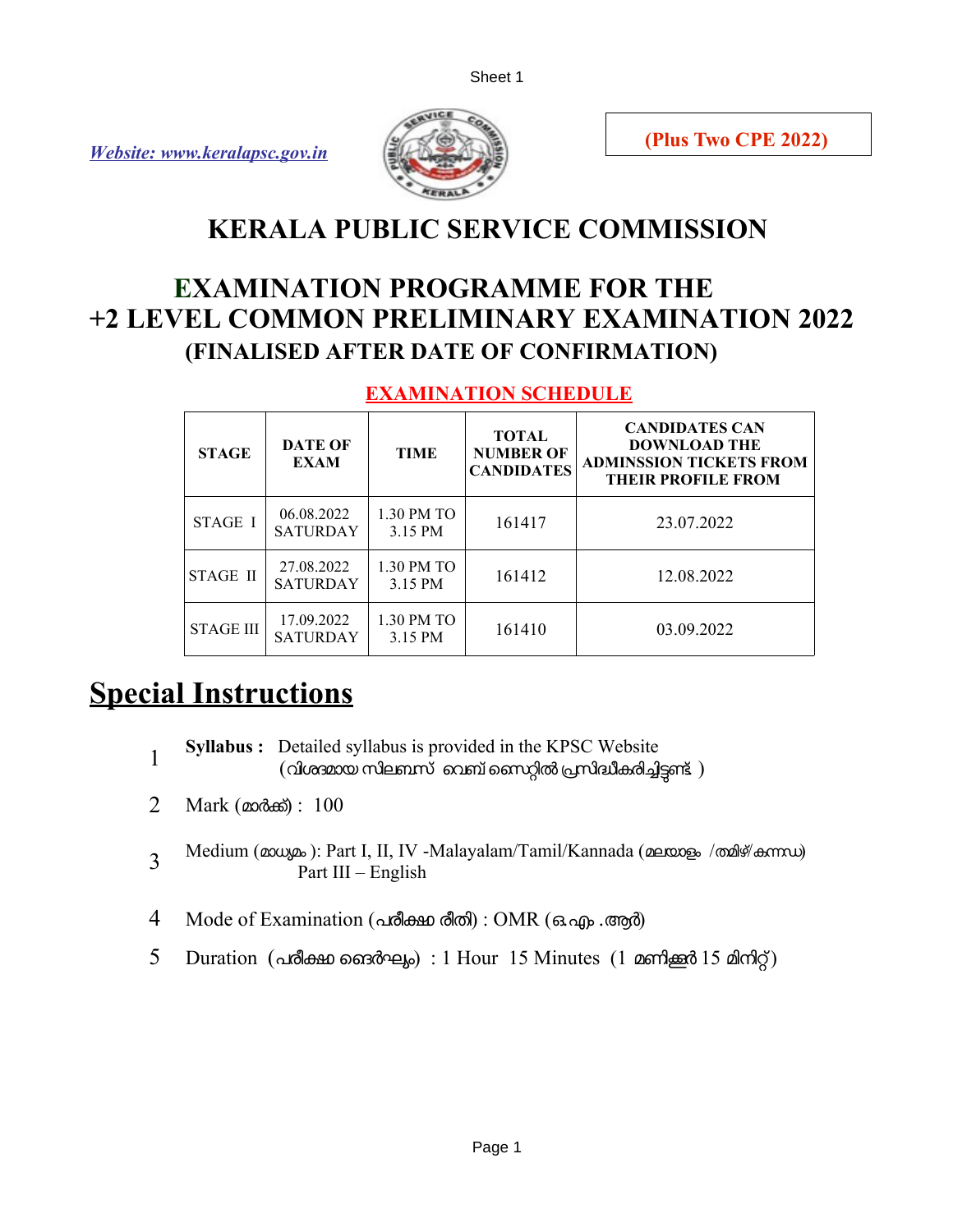### WARNING

Admission ticket will not be generated for candidates who failed to submit their confirmation on or before 11.06.2022 and their application for the post mentioned in this programme is summarily rejected .

ഈപരീക്ഷ കലണ്ടറിലെ പരീക്ഷകൾ എഴുഇന്നതിന്  $11.06.2022$  വരെ സ്ഥിരീകരണം േരഖെപടതാതിരനവരെടഅേപകകള നിരപാധികം നിരസിചിരികന**.**

# **NAME OF POSTS FOR COMMON PRELIMINARY TEST (PLUS TWO LEVEL) 2022**

| SI.<br>No.     | Cat. No.        | Name of<br>Post                                                                | <b>Department</b>                                                                                   | <b>Medium</b>                                                         | <b>Method of</b><br>Appointment              | Statewide /<br><b>District</b><br><b>Wise</b> | Mark,<br><b>Duration</b><br>& Mode<br>of Exam     | No. of<br><b>Candidates</b> | <b>Syllabus</b> |
|----------------|-----------------|--------------------------------------------------------------------------------|-----------------------------------------------------------------------------------------------------|-----------------------------------------------------------------------|----------------------------------------------|-----------------------------------------------|---------------------------------------------------|-----------------------------|-----------------|
| $\mathbf{1}$   | 012/2021        | <b>TYPIST</b><br><b>CLERK</b>                                                  | <b>MEAT</b><br>PRODUCTS OF<br><b>INDIA LIMITED</b>                                                  | Part I, II, IV<br>Malayalam, Tamil<br>Kannada<br>Part<br>III-English  | Direct                                       | <b>STATEWIDE</b>                              | 100 Marks.<br>1 Hour 15<br>Minutes.<br><b>OMR</b> | 15966                       | <b>Syllabus</b> |
| 2              | 044/2021 FOREST | <b>BEAT</b><br><b>OFFICER</b>                                                  | <b>FOREST</b>                                                                                       | Part I, II, IV<br>Malayalam, Tamil<br>Kannada<br>Part<br>III-English  | Direct NCA for<br>Hindu Nadar                | <b>WAYANAD</b>                                | 100 Marks.<br>1 Hour 15<br>Minutes.<br><b>OMR</b> | 2142                        | <b>Syllabus</b> |
| 3              | 045/2021        | <b>BEAT</b><br><b>FOREST</b><br><b>OFFICER</b>                                 | <b>FOREST</b>                                                                                       | Part I, II, IV<br>Malayalam, Tamil<br>Kannada<br>Part<br>III-English  | Direct NCA for<br><b>SIUC</b> Nadar          | <b>ERNAKULAM</b>                              | 100 Marks.<br>1 Hour 15<br>Minutes.<br><b>OMR</b> | 2223                        | <b>Syllabus</b> |
| $\overline{4}$ | 045/2021        | <b>BEAT</b><br><b>FOREST</b><br><b>OFFICER</b>                                 | <b>FOREST</b>                                                                                       | Part I, II, IV<br>Malayalam, Tamil<br>Kannada<br>Part<br>III-English  | Direct NCA for<br><b>SIUC</b> Nadar          | <b>KANNUR</b>                                 | 100 Marks.<br>1 Hour 15<br>Minutes,<br><b>OMR</b> | 842                         | <b>Syllabus</b> |
| 5              | 089/2021        | <b>CIVIL</b><br><b>EXCISE</b><br><b>OFFICER</b><br>(TRAINEE)                   | Excise                                                                                              | Part I, II, IV<br>Malayalam, Tamil<br>Kannada<br>Part<br>III-English  | SR for Scheduled<br>Caste/Scheduled<br>Tribe | <b>THRISSUR</b>                               | 100 Marks,<br>1 Hour 15<br>Minutes.<br><b>OMR</b> | 15523                       | <b>Syllabus</b> |
| 6              | 138/2021        | <b>PRIVATE</b><br><b>SECRETARY</b><br>TO<br><b>MANAGING</b><br><b>DIRECTOR</b> | <b>KERALA STATE</b><br><b>POULTRY</b><br><b>DEVELOPMENT</b><br><b>CORPORATION</b><br><b>LIMITED</b> | Part I, II, IV<br>Malayalam, Tamil<br>Kannada<br>Part<br>III-English  | Direct                                       | <b>STATEWIDE</b>                              | 100 Marks.<br>1 Hour 15<br>Minutes.<br><b>OMR</b> | 2323                        | <b>Syllabus</b> |
| $\tau$         | 139/2021        | <b>LOWER</b><br><b>DIVISION</b><br><b>CLERK</b>                                | <b>KERALA STATE</b><br><b>POULTRY</b><br><b>DEVELOPMENT</b><br><b>CORPORATION</b><br><b>LIMITED</b> | Part I, II, IV<br>Malayalam, Tamil<br>Kannada<br>Part<br>III- English | Direct                                       | <b>STATEWIDE</b>                              | 100 Marks,<br>1 Hour 15<br>Minutes.<br><b>OMR</b> | 28100                       | <b>Syllabus</b> |
| 8              | 298/2021        | <b>LOWER</b><br><b>DIVISION</b><br>TYPIST                                      | <b>KERALA STATE</b><br><b>POLLUTION</b><br><b>CONTROL</b><br><b>BOARD</b>                           | Part I, II, IV<br>Malayalam, Tamil<br>Kannada<br>Part<br>III-English  | Direct                                       | <b>STATEWIDE</b>                              | 100 Marks.<br>1 Hour 15<br>Minutes,<br><b>OMR</b> | 18904                       | <b>Syllabus</b> |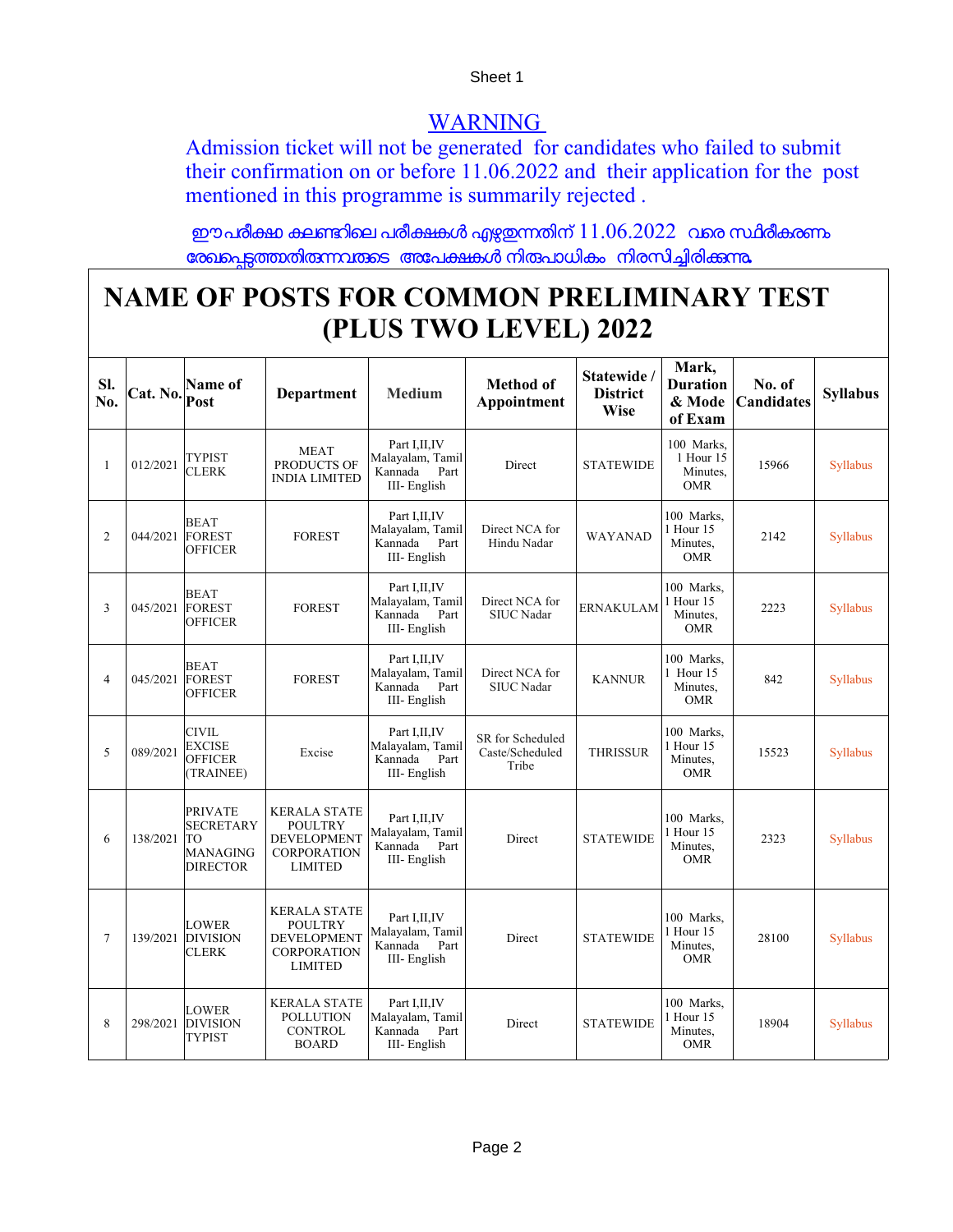| 9  | 510/2021 | DATA<br><b>ENTRY</b><br>OPERATOR                         | Kerala<br>Administrative<br>Tribunal | Part I, II, IV<br>Malayalam, Tamil<br>Kannada<br>Part<br>III-English  | Direct                                                                              | <b>STATEWIDE</b>                     | 100 Marks,<br>1 Hour 15<br>Minutes,<br><b>OMR</b> | 53476 | Syllabus        |
|----|----------|----------------------------------------------------------|--------------------------------------|-----------------------------------------------------------------------|-------------------------------------------------------------------------------------|--------------------------------------|---------------------------------------------------|-------|-----------------|
| 10 | 578/2021 | WOMEN<br>CIVIL<br>EXCISE<br>OFFICER                      | Excise                               | Part I, II, IV<br>Malayalam, Tamil<br>Kannada<br>Part<br>III-English  | Direct<br><b>NCA for: HINDU</b><br><b>NADAR</b>                                     | <b>THIRUVANA</b><br><b>NTHAPURAM</b> | 100 Marks,<br>1 Hour 15<br>Minutes,<br>OMR        | 1538  | <b>Syllabus</b> |
| 11 | 578/2021 | WOMEN<br>CIVIL<br><b>EXCISE</b><br>OFFICER<br>(Excise)   | Excise                               | Part I, II, IV<br>Malayalam, Tamil<br>Part<br>Kannada<br>III-English  | Direct<br><b>NCA for: HINDU</b><br><b>NADAR</b>                                     | <b>KANNUR</b>                        | 100 Marks,<br>1 Hour 15<br>Minutes,<br><b>OMR</b> | 293   | <b>Syllabus</b> |
| 12 | 579/2021 | <b>WOMEN</b><br>CIVIL<br><b>EXCISE</b><br><b>OFFICER</b> | Excise                               | Part I, II, IV<br>Malayalam, Tamil<br>Kannada<br>Part<br>III- English | Direct<br>NCA for:<br><b>DHEEVARA</b>                                               | <b>KOLLAM</b>                        | 100 Marks.<br>1 Hour 15<br>Minutes,<br><b>OMR</b> | 1981  | <b>Syllabus</b> |
| 13 | 580/2021 | <b>WOMEN</b><br>CIVIL<br>EXCISE<br><b>OFFICER</b>        | Excise                               | Part I, II, IV<br>Malayalam, Tamil<br>Kannada<br>Part<br>III-English  | Direct<br>NCA for:<br>SCHEDULED CASTE                                               | <b>KOLLAM</b>                        | 100 Marks.<br>1 Hour 15<br>Minutes,<br><b>OMR</b> | 10295 | Syllabus        |
| 14 | 580/2021 | WOMEN<br>CIVIL<br>EXCISE<br><b>OFFICER</b>               | Excise                               | Part I, II, IV<br>Malayalam, Tamil<br>Kannada<br>Part<br>III-English  | Direct<br>NCA for:<br>SCHEDULED CASTE                                               | <b>KANNUR</b>                        | 100 Marks,<br>1 Hour 15<br>Minutes,<br><b>OMR</b> | 6690  | <b>Syllabus</b> |
| 15 | 581/2021 | WOMEN<br>CIVIL<br>EXCISE<br>OFFICER                      | Excise                               | Part I, II, IV<br>Malayalam, Tamil<br>Kannada<br>Part<br>III- English | Direct<br>NCA for:<br>VISWAKARMA                                                    | <b>ERNAKULAM</b>                     | 100 Marks,<br>1 Hour 15<br>Minutes,<br>OMR        | 3689  | Syllabus        |
| 16 | 582/2021 | WOMEN<br>CIVIL<br>EXCISE<br>OFFICER                      | Excise                               | Part I, II, IV<br>Malayalam, Tamil<br>Kannada<br>Part<br>III- English | Direct<br>NCA for:<br>SCHEDULED CASTE<br><b>CONVERTED TO</b><br><b>CHRISTIANITY</b> | PALAKKAD                             | 100 Marks,<br>1 Hour 15<br>Minutes,<br><b>OMR</b> | 978   | Syllabus        |
| 17 | 613/2021 | WOMEN<br>CIVIL<br><b>EXCISE</b><br>OFFICER               | Excise                               | Part I, II, IV<br>Malayalam, Tamil<br>Kannada<br>Part<br>III-English  | Direct                                                                              | <b>THIRUVANA</b><br><b>NTHAPURAM</b> | 100 Marks,<br>1 Hour 15<br>Minutes,<br><b>OMR</b> | 36924 | Syllabus        |
| 18 | 613/2021 | WOMEN<br>CIVIL<br><b>EXCISE</b><br><b>OFFICER</b>        | Excise                               | Part I, II, IV<br>Malayalam, Tamil<br>Kannada<br>Part<br>III- English | Direct                                                                              | KOLLAM                               | 100 Marks,<br>1 Hour 15<br>Minutes,<br><b>OMR</b> | 24017 | <b>Syllabus</b> |
| 19 | 613/2021 | WOMEN<br>CIVIL<br><b>EXCISE</b><br><b>OFFICER</b>        | Excise                               | Part I, II, IV<br>Malayalam, Tamil<br>Kannada<br>Part<br>III- English | Direct                                                                              | PATHANAMT<br><b>HITTA</b>            | 100 Marks,<br>1 Hour 15<br>Minutes,<br>OMR        | 9986  | Syllabus        |
| 20 | 613/2021 | <b>WOMEN</b><br>CIVIL<br><b>EXCISE</b><br>OFFICER        | Excise                               | Part I, II, IV<br>Malayalam, Tamil<br>Kannada<br>Part<br>III-English  | Direct                                                                              | <b>ALAPUZHA</b>                      | 100 Marks,<br>1 Hour 15<br>Minutes,<br>OMR        | 16061 | <b>Syllabus</b> |
| 21 | 613/2021 | <b>WOMEN</b><br>CIVIL<br><b>EXCISE</b><br><b>OFFICER</b> | Excise                               | Part I, II, IV<br>Malayalam, Tamil<br>Kannada<br>Part<br>III-English  | Direct                                                                              | <b>KOTTAYAM</b>                      | 100 Marks,<br>1 Hour 15<br>Minutes,<br>OMR        | 9664  | Syllabus        |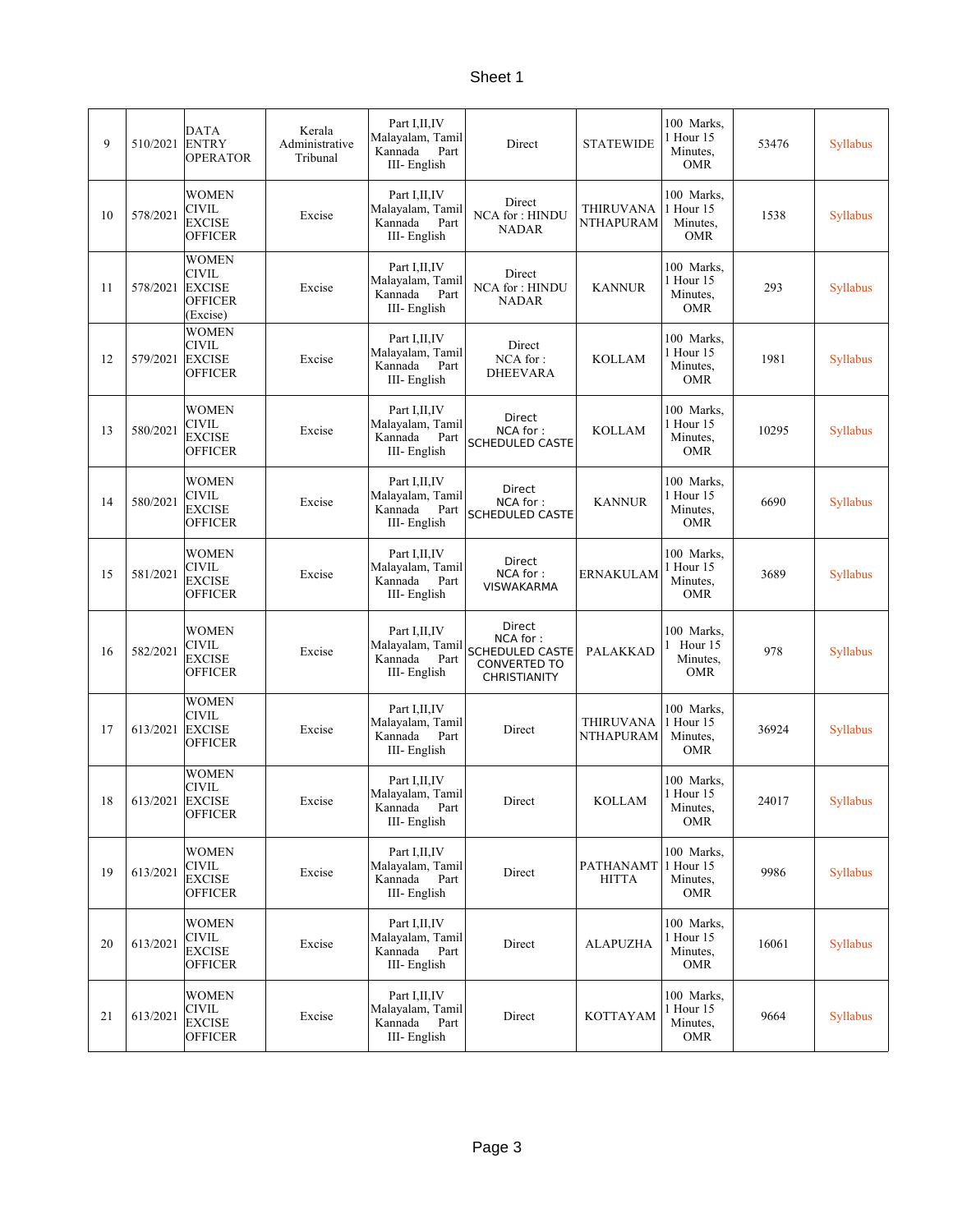| 22 | 613/2021 | <b>WOMEN</b><br><b>CIVIL</b><br><b>EXCISE</b><br><b>OFFICER</b>                     | Excise                      | Part I, II, IV<br>Malayalam, Tamil<br>Kannada<br>Part<br>III-English  | Direct                                                                                    | <b>IDUKKI</b>             | 100 Marks,<br>1 Hour 15<br>Minutes,<br><b>OMR</b> | 9085  | <b>Syllabus</b> |
|----|----------|-------------------------------------------------------------------------------------|-----------------------------|-----------------------------------------------------------------------|-------------------------------------------------------------------------------------------|---------------------------|---------------------------------------------------|-------|-----------------|
| 23 | 613/2021 | WOMEN<br><b>CIVIL</b><br><b>EXCISE</b><br><b>OFFICER</b>                            | Excise                      | Part I,II,IV<br>Malayalam, Tamil<br>Kannada<br>Part<br>III-English    | Direct                                                                                    | <b>ERNAKULAM</b>          | 100 Marks,<br>1 Hour 15<br>Minutes,<br><b>OMR</b> | 18073 | <b>Syllabus</b> |
| 24 | 613/2021 | WOMEN<br><b>CIVIL</b><br><b>EXCISE</b><br><b>OFFICER</b>                            | Excise                      | Part I, II, IV<br>Malayalam, Tamil<br>Part<br>Kannada<br>III-English  | Direct                                                                                    | <b>THRISSUR</b>           | 100 Marks,<br>1 Hour 15<br>Minutes.<br><b>OMR</b> | 14482 | Syllabus        |
| 25 | 613/2021 | WOMEN<br>CIVIL<br><b>EXCISE</b><br><b>OFFICER</b>                                   | Excise                      | Part I, II, IV<br>Malayalam, Tamil<br>Kannada<br>Part<br>III- English | Direct                                                                                    | PALAKKAD                  | 100 Marks.<br>1 Hour 15<br>Minutes,<br>OMR        | 19504 | <b>Syllabus</b> |
| 26 | 613/2021 | WOMEN<br><b>CIVIL</b><br><b>EXCISE</b><br><b>OFFICER</b>                            | Excise                      | Part I, II, IV<br>Malayalam, Tamil<br>Kannada<br>Part<br>III-English  | Direct                                                                                    | <b>MALAPPURA</b><br>М     | 100 Marks.<br>1 Hour 15<br>Minutes,<br><b>OMR</b> | 12314 | Syllabus        |
| 27 | 613/2021 | <b>WOMEN</b><br>CIVIL<br><b>EXCISE</b><br><b>OFFICER</b>                            | Excise                      | Part I, II, IV<br>Malayalam, Tamil<br>Kannada<br>Part<br>III-English  | Direct                                                                                    | <b>KOZHIKODE</b>          | 100 Marks,<br>1 Hour 15<br>Minutes,<br><b>OMR</b> | 18329 | <b>Syllabus</b> |
| 28 | 613/2021 | <b>WOMEN</b><br>CIVIL<br><b>EXCISE</b><br><b>OFFICER</b>                            | Excise                      | Part I, II, IV<br>Malayalam, Tamil<br>Kannada<br>Part<br>III- English | Direct                                                                                    | WAYANAD                   | 100 Marks,<br>1 Hour 15<br>Minutes,<br><b>OMR</b> | 7104  | <b>Syllabus</b> |
| 29 | 613/2021 | <b>WOMEN</b><br><b>CIVIL</b><br><b>EXCISE</b><br><b>OFFICER</b>                     | Excise                      | Part I,II,IV<br>Malayalam, Tamil<br>Part<br>Kannada<br>III-English    | Direct                                                                                    | <b>KANNUR</b>             | 100 Marks,<br>1 Hour 15<br>Minutes,<br><b>OMR</b> | 13798 | Syllabus        |
| 30 | 613/2021 | WOMEN<br>CIVIL<br><b>EXCISE</b><br><b>OFFICER</b>                                   | Excise                      | Part I, II, IV<br>Malayalam, Tamil<br>Kannada<br>Part<br>III-English  | Direct                                                                                    | <b>KASARGODE</b>          | 100 Marks,<br>1 Hour 15<br>Minutes,<br><b>OMR</b> | 7805  | Syllabus        |
| 31 | 617/2021 | <b>FIRE AND</b><br><b>RESCUE</b><br><b>OFFICER</b>                                  | Fire and Rescue<br>Services | Part I, II, IV<br>Malayalam, Tamil<br>Kannada<br>Part<br>III- English | SR for Scheduled<br>Caste/ Scheduled<br><b>I</b> ribe                                     | <b>STATEWIDE</b>          | 100 Marks,<br>1 Hour 15<br>Minutes,<br>OMR        | 18235 | <b>Syllabus</b> |
| 32 | 620/2021 | <b>CONFIDENTI</b><br>AL<br><b>ASSISTANT</b><br><b>GRADE II</b>                      | Various                     | Part I, II, IV<br>Malayalam, Tamil<br>Kannada<br>Part<br>III-English  | SR for<br><b>SCHEDULED</b><br>TRIBE ONLY                                                  | PATHANAMT<br><b>HITTA</b> | 100 Marks,<br>1 Hour 15<br>Minutes,<br><b>OMR</b> | 20    | <b>Syllabus</b> |
| 33 | 620/2021 | <b>CONFIDENTI</b><br>AL<br><b>ASSISTANT</b><br><b>GRADE II</b>                      | Various                     | Part I, II, IV<br>Malayalam, Tamil<br>Kannada<br>Part<br>III-English  | SR for<br><b>SCHEDULED</b><br>TRIBE ONLY                                                  | <b>THRISSUR</b>           | 100 Marks,<br>1 Hour 15<br>Minutes,<br><b>OMR</b> | 16    | Syllabus        |
| 34 | 623/2021 | <b>WOMAN</b><br><b>POLICE</b><br><b>CONSTABLE</b><br>(WOMAN<br>POLICE<br>BATTALION) | <b>POLICE</b>               | Part I, II, IV<br>Kannada<br>Part<br>III- English                     | NCA for<br>Malayalam, Tamil SCHEDULED CASTE<br><b>CONVERTED TO</b><br><b>CHRISTIANITY</b> | <b>STATEWIDE</b>          | 100 Marks.<br>1 Hour 15<br>Minutes,<br>OMR        | 814   | <b>Syllabus</b> |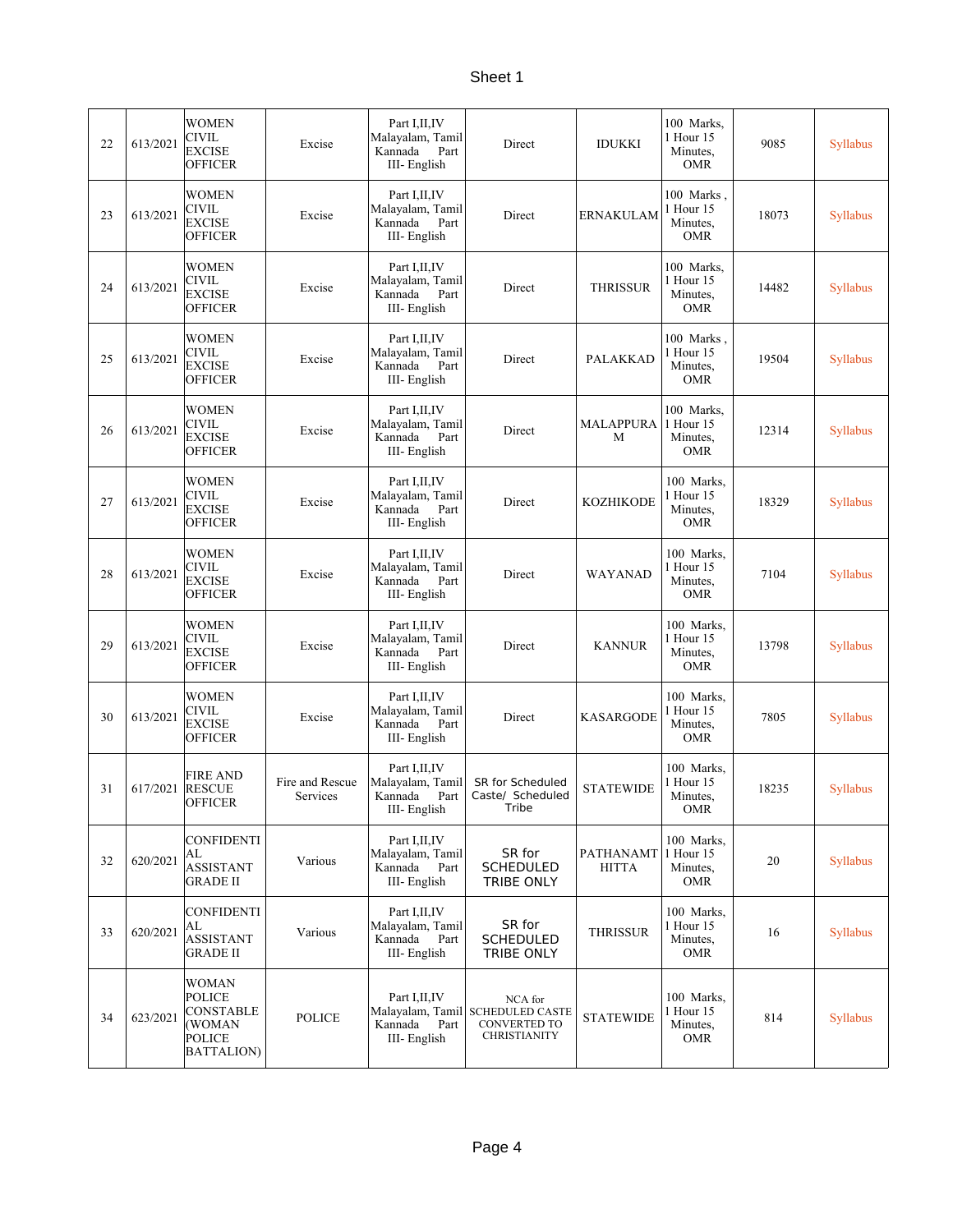| 35 | 624/2021 | <b>WOMAN</b><br><b>POLICE</b><br><b>CONSTABLE</b><br>(WOMAN<br><b>POLICE</b><br><b>BATTALION</b> ) | <b>POLICE</b>            | Part I, II, IV<br>Malayalam, Tamil<br>Kannada<br>Part<br>III-English  | Direct<br><b>NCA for MUSLIM</b>                                                           | <b>STATEWIDE</b>                     | 100 Marks.<br>1 Hour 15<br>Minutes,<br><b>OMR</b> | 7885  | Syllabus        |
|----|----------|----------------------------------------------------------------------------------------------------|--------------------------|-----------------------------------------------------------------------|-------------------------------------------------------------------------------------------|--------------------------------------|---------------------------------------------------|-------|-----------------|
| 36 | 693/2021 | <b>BEAT</b><br><b>FOREST</b><br><b>OFFICER</b>                                                     | <b>FOREST</b>            | Part I, II, IV<br>Malayalam, Tamil<br>Part<br>Kannada<br>III-English  | Direct<br><b>NCA</b> for LATIN<br>CATHOLIC /<br>ANGLO INDIAN                              | <b>THIRUVANA</b><br><b>NTHAPURAM</b> | 100 Marks,<br>1 Hour 15<br>Minutes,<br><b>OMR</b> | 2394  | <b>Syllabus</b> |
| 37 | 693/2021 | <b>BEAT</b><br><b>FOREST</b><br><b>OFFICER</b>                                                     | <b>FOREST</b>            | Part I, II, IV<br>Malayalam, Tamil<br>Kannada<br>Part<br>III-English  | Direct<br><b>NCA for LATIN</b><br><b>CATHOLIC / ANGLO</b><br><b>INDIAN</b>                | <b>PALAKKAD</b>                      | 100 Marks,<br>1 Hour 15<br>Minutes,<br><b>OMR</b> | 1357  | Syllabus        |
| 38 | 693/2021 | <b>BEAT</b><br><b>FOREST</b><br><b>OFFICER</b>                                                     | <b>FOREST</b>            | Part I, II, IV<br>Malayalam, Tamil<br>Kannada<br>Part<br>III-English  | Direct<br><b>NCA for LATIN</b><br><b>CATHOLIC / ANGLO</b><br><b>INDIAN</b>                | <b>WAYANAD</b>                       | 100 Marks,<br>1 Hour 15<br>Minutes,<br><b>OMR</b> | 1227  | Syllabus        |
| 39 | 694/2021 | <b>BEAT</b><br><b>FOREST</b><br><b>OFFICER</b>                                                     | <b>FOREST</b>            | Part I, II, IV<br>Malayalam, Tamil<br>Part<br>Kannada<br>III- English | Direct<br>NCA for<br><b>SCHEDULED CASTE</b><br><b>CONVERTED TO</b><br><b>CHRISTIANITY</b> | ERNAKULAM                            | 100 Marks.<br>1 Hour 15<br>Minutes,<br><b>OMR</b> | 1379  | <b>Syllabus</b> |
| 40 | 695/2021 | <b>BEAT</b><br><b>FOREST</b><br><b>OFFICER</b>                                                     | <b>FOREST</b>            | Part I, II, IV<br>Malayalam, Tamil<br>Kannada<br>Part<br>III-English  | <b>Direct</b><br>NCA for<br><b>VISWAKARMA</b>                                             | <b>THRISSUR</b>                      | 100 Marks,<br>1 Hour 15<br>Minutes,<br><b>OMR</b> | 2924  | Syllabus        |
| 41 | 695/2021 | <b>BEAT</b><br><b>FOREST</b><br><b>OFFICER</b>                                                     | <b>FOREST</b>            | Part I, II, IV<br>Malayalam, Tamil<br>Kannada<br>Part<br>III- English | Direct<br>NCA for<br>VISWAKARMA                                                           | WAYANAD                              | 100 Marks,<br>1 Hour 15<br>Minutes,<br><b>OMR</b> | 1630  | <b>Syllabus</b> |
| 42 | 696/2021 | <b>BEAT</b><br><b>FOREST</b><br><b>OFFICER</b>                                                     | <b>FOREST</b>            | Part I, II, IV<br>Malayalam, Tamil<br>Kannada<br>Part<br>III-English  | Direct<br><b>NCA for SIUC</b><br><b>NADAR</b>                                             | <b>KASARGODE</b>                     | 100 Marks,<br>1 Hour 15<br>Minutes,<br><b>OMR</b> | 2508  | <b>Syllabus</b> |
| 43 | 747/2021 | <b>DATA</b><br><b>ENTRY</b><br><b>OPERATOR</b>                                                     | <b>Medical Education</b> | Part I, II, IV<br>Malayalam, Tamil<br>Kannada<br>Part<br>III-English  | Direct                                                                                    | <b>STATEWIDE</b>                     | 100 Marks,<br>1 Hour 15<br>Minutes,<br><b>OMR</b> | 29473 | <b>Syllabus</b> |
| 44 | 027/2022 | <b>BEAT</b><br><b>FOREST</b><br><b>OFFICER</b>                                                     | <b>FOREST</b>            | Part I, II, IV<br>Malayalam, Tamil<br>Kannada<br>Part<br>III- English | Direct                                                                                    | THIRUVANANT<br><b>HAPURAM</b>        | 100 Marks,<br>1 Hour 15<br>Minutes,<br><b>OMR</b> | 43215 | Syllabus        |
| 45 | 027/2022 | BEAT<br><b>FOREST</b><br><b>OFFICER</b>                                                            | <b>FOREST</b>            | Part I, II, IV<br>Malayalam, Tamil<br>Kannada<br>Part<br>III-English  | Direct                                                                                    | <b>KOLLAM</b>                        | 100 Marks.<br>1 Hour 15<br>Minutes,<br><b>OMR</b> | 27784 | <b>Syllabus</b> |
| 46 | 027/2022 | <b>BEAT</b><br><b>FOREST</b><br><b>OFFICER</b>                                                     | <b>FOREST</b>            | Part I, II, IV<br>Malayalam, Tamil<br>Kannada<br>Part<br>III- English | Direct                                                                                    | PATHANAMT<br><b>HITTA</b>            | 100 Marks,<br>1 Hour 15<br>Minutes,<br><b>OMR</b> | 29893 | <b>Syllabus</b> |
| 47 | 027/2022 | <b>BEAT</b><br><b>FOREST</b><br><b>OFFICER</b>                                                     | <b>FOREST</b>            | Part I, II, IV<br>Malayalam, Tamil<br>Kannada<br>Part<br>III- English | Direct                                                                                    | <b>KOTTAYAM</b>                      | 100 Marks,<br>1 Hour 15<br>Minutes,<br><b>OMR</b> | 15665 | Syllabus        |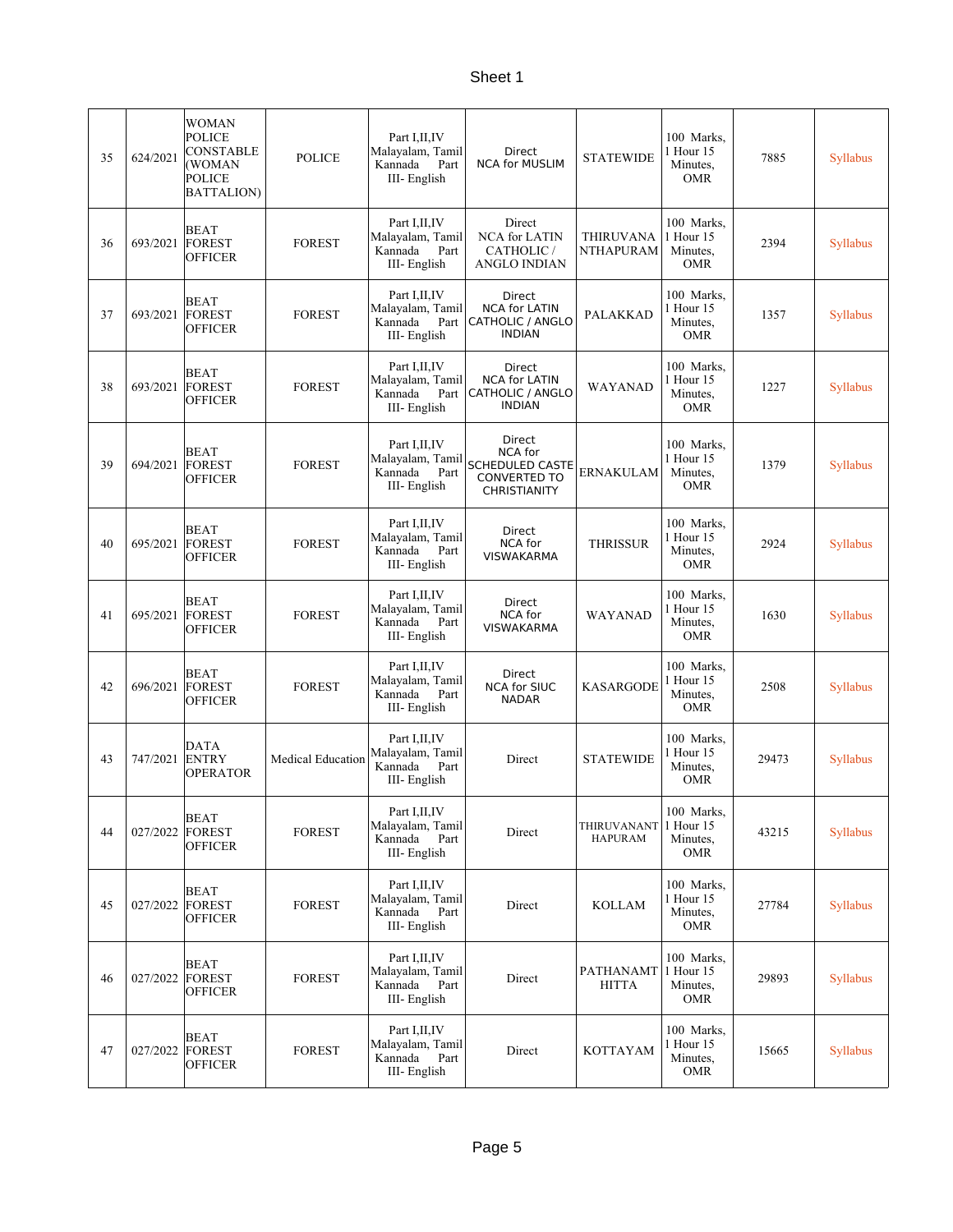| 48 | 027/2022 | <b>BEAT</b><br>FOREST<br><b>OFFICER</b>        | <b>FOREST</b> | Part I, II, IV<br>Malayalam, Tamil<br>Kannada<br>Part<br>III-English  | Direct                                                                     | <b>IDUKKI</b>                                      | 100 Marks,<br>1 Hour 15<br>Minutes,<br><b>OMR</b> | 34416 | <b>Syllabus</b> |
|----|----------|------------------------------------------------|---------------|-----------------------------------------------------------------------|----------------------------------------------------------------------------|----------------------------------------------------|---------------------------------------------------|-------|-----------------|
| 49 | 027/2022 | <b>BEAT</b><br>FOREST<br>OFFICER               | <b>FOREST</b> | Part I, II, IV<br>Malayalam, Tamil<br>Part<br>Kannada<br>III-English  | Direct                                                                     | <b>ERNAKULAM</b>                                   | 100 Marks.<br>1 Hour 15<br>Minutes,<br><b>OMR</b> | 27320 | <b>Syllabus</b> |
| 50 | 027/2022 | BEAT<br>FOREST<br><b>OFFICER</b>               | <b>FOREST</b> | Part I, II, IV<br>Malayalam, Tamil<br>Kannada<br>Part<br>III-English  | Direct                                                                     | <b>THRISSUR</b>                                    | 100 Marks,<br>1 Hour 15<br>Minutes,<br><b>OMR</b> | 19386 | <b>Syllabus</b> |
| 51 | 027/2022 | BEAT<br><b>FOREST</b><br><b>OFFICER</b>        | <b>FOREST</b> | Part I, II, IV<br>Malayalam, Tamil<br>Kannada<br>Part<br>III-English  | Direct                                                                     | PALAKKAD                                           | 100 Marks,<br>1 Hour 15<br>Minutes,<br><b>OMR</b> | 31385 | Syllabus        |
| 52 | 027/2022 | <b>BEAT</b><br><b>FOREST</b><br>OFFICER        | <b>FOREST</b> | Part I, II, IV<br>Malayalam, Tamil<br>Kannada<br>Part<br>III-English  | Direct                                                                     | <b>MALAPPURA</b><br>M                              | 100 Marks,<br>1 Hour 15<br>Minutes,<br><b>OMR</b> | 19725 | Syllabus        |
| 53 | 027/2022 | <b>BEAT</b><br>FOREST<br>OFFICER               | <b>FOREST</b> | Part I, II, IV<br>Malayalam, Tamil<br>Kannada<br>Part<br>III-English  | Direct                                                                     | <b>KOZHIKODE</b>                                   | 100 Marks,<br>1 Hour 15<br>Minutes,<br><b>OMR</b> | 21818 | <b>Syllabus</b> |
| 54 | 027/2022 | <b>BEAT</b><br><b>FOREST</b><br>OFFICER        | <b>FOREST</b> | Part I, II, IV<br>Malayalam, Tamil<br>Kannada<br>Part<br>III-English  | Direct                                                                     | WAYANAD                                            | 100 Marks.<br>1 Hour 15<br>Minutes,<br><b>OMR</b> | 28556 | Syllabus        |
| 55 | 027/2022 | BEAT<br>FOREST<br>OFFICER                      | <b>FOREST</b> | Part I, II, IV<br>Malayalam, Tamil<br>Kannada<br>Part<br>III-English  | Direct                                                                     | <b>KANNUR</b>                                      | 100 Marks,<br>1 Hour 15<br>Minutes,<br><b>OMR</b> | 18289 | <b>Syllabus</b> |
| 56 | 027/2022 | <b>BEAT</b><br>FOREST<br>OFFICER               | <b>FOREST</b> | Part I, II, IV<br>Malayalam, Tamil<br>Kannada<br>Part<br>III-English  | Direct                                                                     | <b>KASARGODE</b>                                   | 100 Marks.<br>1 Hour 15<br>Minutes,<br>OMR        | 10229 | Syllabus        |
| 57 | 029/2022 | <b>BEAT</b><br><b>FOREST</b><br><b>OFFICER</b> | <b>FOREST</b> | Part I, II, IV<br>Malayalam, Tamil<br>Kannada Part<br>III- English    | By Transfer from<br>Depot Watcher/<br>Reserve<br>Watcher/Tribal<br>Watcher | THIRUVANANT <sup>1</sup> Hour 15<br><b>HAPURAM</b> | 100 Marks,<br>Minutes,<br><b>OMR</b>              | 4     | <b>Syllabus</b> |
| 58 | 029/2022 | <b>BEAT</b><br><b>FOREST</b><br><b>OFFICER</b> | <b>FOREST</b> | Part I, II, IV<br>Malayalam, Tamil<br>Kannada<br>Part<br>III- English | By Transfer from<br>Depot Watcher/<br>Reserve<br>Watcher/Tribal<br>Watcher | <b>KOLLAM</b>                                      | 100 Marks,<br>1 Hour 15<br>Minutes,<br>OMR        | 6     | <b>Syllabus</b> |
| 59 | 029/2022 | BEAT<br><b>FOREST</b><br>OFFICER               | <b>FOREST</b> | Part I, II, IV<br>Malayalam, Tamil<br>Kannada<br>Part<br>III- English | By Transfer from<br>Depot Watcher/<br>Reserve<br>Watcher/Tribal<br>Watcher | PATHANAMT<br><b>HITTA</b>                          | 100 Marks,<br>1 Hour 15<br>Minutes.<br>OMR        | 2     | <b>Syllabus</b> |
| 60 | 029/2022 | <b>BEAT</b><br><b>FOREST</b><br>OFFICER        | <b>FOREST</b> | Part I, II, IV<br>Malayalam, Tamil<br>Kannada<br>Part<br>III- English | By Transfer from<br>Depot Watcher/<br>Reserve<br>Watcher/Tribal<br>Watcher | KOTTAYAM                                           | 100 Marks,<br>1 Hour 15<br>Minutes,<br>OMR        | 2     | <b>Syllabus</b> |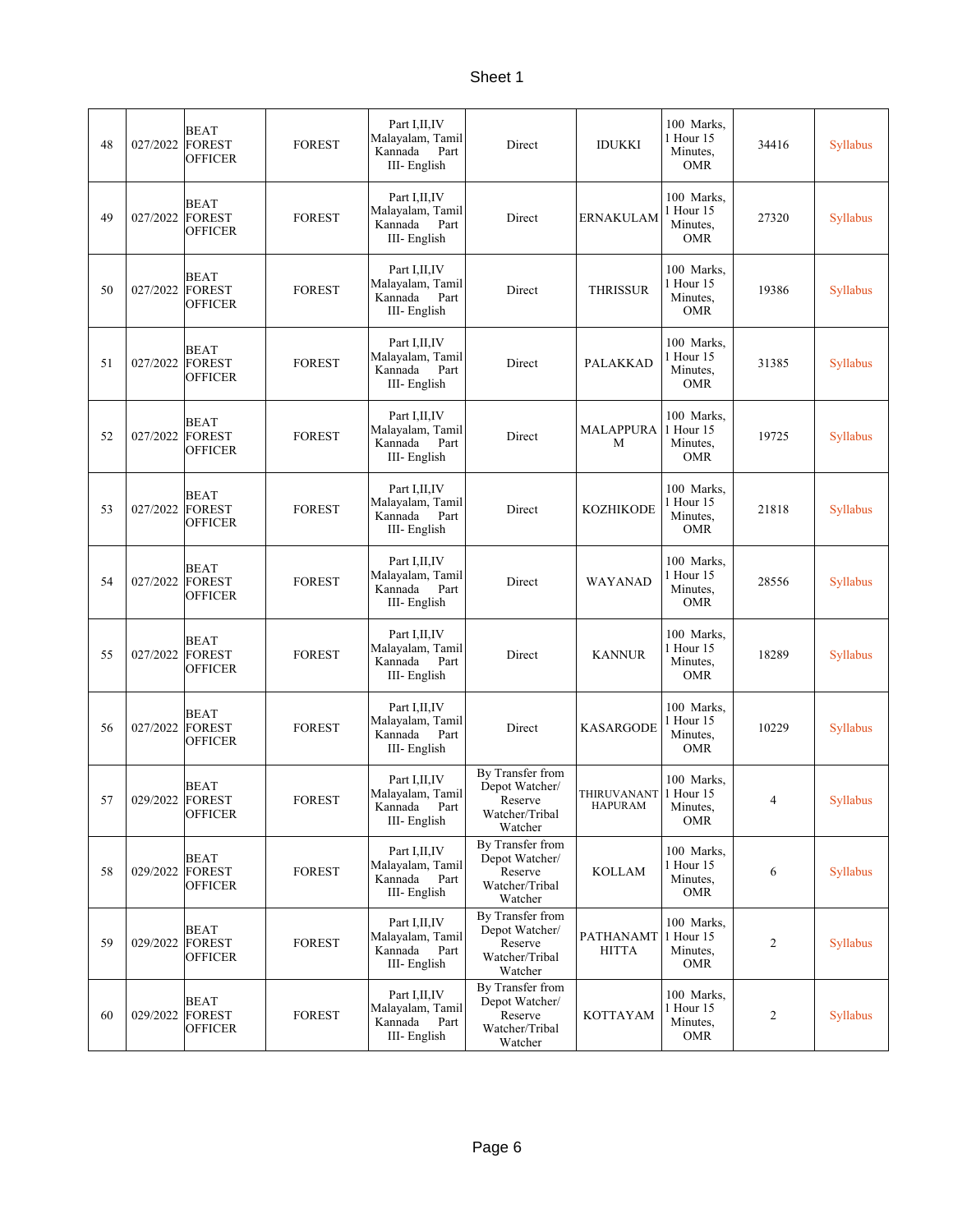| 61 | 029/2022        | <b>BEAT</b><br><b>FOREST</b><br><b>OFFICER</b> | <b>FOREST</b> | Part I, II, IV<br>Malayalam, Tamil<br>Kannada<br>Part<br>III-English  | By Transfer from<br>Depot Watcher/<br>Reserve<br>Watcher/Tribal<br>Watcher | IDUKKI                           | 100 Marks,<br>1 Hour 15<br>Minutes.<br><b>OMR</b> | 9              | <b>Syllabus</b> |
|----|-----------------|------------------------------------------------|---------------|-----------------------------------------------------------------------|----------------------------------------------------------------------------|----------------------------------|---------------------------------------------------|----------------|-----------------|
| 62 | 029/2022        | <b>BEAT</b><br><b>FOREST</b><br><b>OFFICER</b> | <b>FOREST</b> | Part I, II, IV<br>Malayalam, Tamil<br>Kannada<br>Part<br>III-English  | By Transfer from<br>Depot Watcher/<br>Reserve<br>Watcher/Tribal<br>Watcher | <b>ERNAKULAM</b>                 | 100 Marks.<br>1 Hour 15<br>Minutes,<br><b>OMR</b> | 1              | <b>Syllabus</b> |
| 63 | 029/2022        | <b>BEAT</b><br><b>FOREST</b><br><b>OFFICER</b> | <b>FOREST</b> | Part I, II, IV<br>Malayalam, Tamil<br>Kannada<br>Part<br>III-English  | By Transfer from<br>Depot Watcher/<br>Reserve<br>Watcher/Tribal<br>Watcher | <b>THRISSUR</b>                  | 100 Marks,<br>1 Hour 15<br>Minutes,<br><b>OMR</b> | 3              | <b>Syllabus</b> |
| 64 | 029/2022        | <b>BEAT</b><br><b>FOREST</b><br><b>OFFICER</b> | <b>FOREST</b> | Part I, II, IV<br>Malayalam, Tamil<br>Kannada<br>Part<br>III-English  | By Transfer from<br>Depot Watcher/<br>Reserve<br>Watcher/Tribal<br>Watcher | <b>PALAKKAD</b>                  | 100 Marks,<br>1 Hour 15<br>Minutes,<br><b>OMR</b> | 16             | <b>Syllabus</b> |
| 65 | 029/2022        | BEAT<br><b>FOREST</b><br><b>OFFICER</b>        | <b>FOREST</b> | Part I, II, IV<br>Malayalam, Tamil<br>Kannada<br>Part<br>III- English | By Transfer from<br>Depot Watcher/<br>Reserve<br>Watcher/Tribal<br>Watcher | <b>MALAPPURA</b><br>M            | 100 Marks,<br>1 Hour 15<br>Minutes,<br><b>OMR</b> | 3              | <b>Syllabus</b> |
| 66 | 029/2022        | <b>BEAT</b><br>FOREST<br><b>OFFICER</b>        | <b>FOREST</b> | Part I, II, IV<br>Malayalam, Tamil<br>Kannada<br>Part<br>III-English  | By Transfer from<br>Depot Watcher/<br>Reserve<br>Watcher/Tribal<br>Watcher | <b>KOZHIKODE</b>                 | 100 Marks,<br>1 Hour 15<br>Minutes.<br><b>OMR</b> | 1              | <b>Syllabus</b> |
| 67 | 029/2022        | <b>BEAT</b><br><b>FOREST</b><br><b>OFFICER</b> | <b>FOREST</b> | Part I, II, IV<br>Malayalam, Tamil<br>Kannada<br>Part<br>III-English  | By Transfer from<br>Depot Watcher/<br>Reserve<br>Watcher/Tribal<br>Watcher | WAYANAD                          | 100 Marks,<br>1 Hour 15<br>Minutes,<br><b>OMR</b> | 1              | <b>Syllabus</b> |
| 68 | 029/2022        | <b>BEAT</b><br><b>FOREST</b><br><b>OFFICER</b> | <b>FOREST</b> | Part I, II, IV<br>Malayalam, Tamil<br>Kannada<br>Part<br>III- English | By Transfer from<br>Depot Watcher/<br>Reserve<br>Watcher/Tribal<br>Watcher | <b>KANNUR</b>                    | 100 Marks,<br>1 Hour 15<br>Minutes,<br><b>OMR</b> | 1              | Syllabus        |
| 69 | 030/2022        | <b>BEAT</b><br><b>FOREST</b><br><b>OFFICER</b> | <b>FOREST</b> | Part I, II, IV<br>Malayalam, Tamil<br>Kannada<br>Part<br>III- English | By Transfer from<br>LGS                                                    | THIRUVANANT<br><b>HAPURAM</b>    | 100 Marks,<br>1 Hour 15<br>Minutes,<br><b>OMR</b> | 4              | Syllabus        |
| 70 | 030/2022 FOREST | <b>BEAT</b><br><b>OFFICER</b>                  | <b>FOREST</b> | Part I, II, IV<br>Malayalam, Tamil<br>Part<br>Kannada<br>III-English  | By Transfer from<br>$_{\rm LGS}$                                           | <b>KOLLAM</b>                    | 100 Marks.<br>1 Hour 15<br>Minutes,<br><b>OMR</b> | $\overline{c}$ | Syllabus        |
| 71 | 030/2022        | <b>BEAT</b><br><b>FOREST</b><br>OFFICER        | <b>FOREST</b> | Part I, II, IV<br>Malayalam, Tamil<br>Kannada<br>Part<br>III-English  | By Transfer from<br>LGS                                                    | <b>PATHANAMT</b><br><b>HITTA</b> | 100 Marks,<br>1 Hour 15<br>Minutes,<br><b>OMR</b> | 1              | Syllabus        |
| 72 | 030/2022        | <b>BEAT</b><br><b>FOREST</b><br><b>OFFICER</b> | <b>FOREST</b> | Part I, II, IV<br>Malayalam, Tamil<br>Kannada<br>Part<br>III-English  | By Transfer from<br>LGS                                                    | <b>KOTTAYAM</b>                  | 100 Marks.<br>1 Hour 15<br>Minutes.<br><b>OMR</b> | 1              | Syllabus        |
| 73 | 030/2022        | BEAT<br><b>FOREST</b><br><b>OFFICER</b>        | <b>FOREST</b> | Part I, II, IV<br>Malayalam, Tamil<br>Kannada<br>Part<br>III-English  | By Transfer from<br>LGS                                                    | <b>IDUKKI</b>                    | 100 Marks,<br>1 Hour 15<br>Minutes,<br><b>OMR</b> | 4              | Syllabus        |